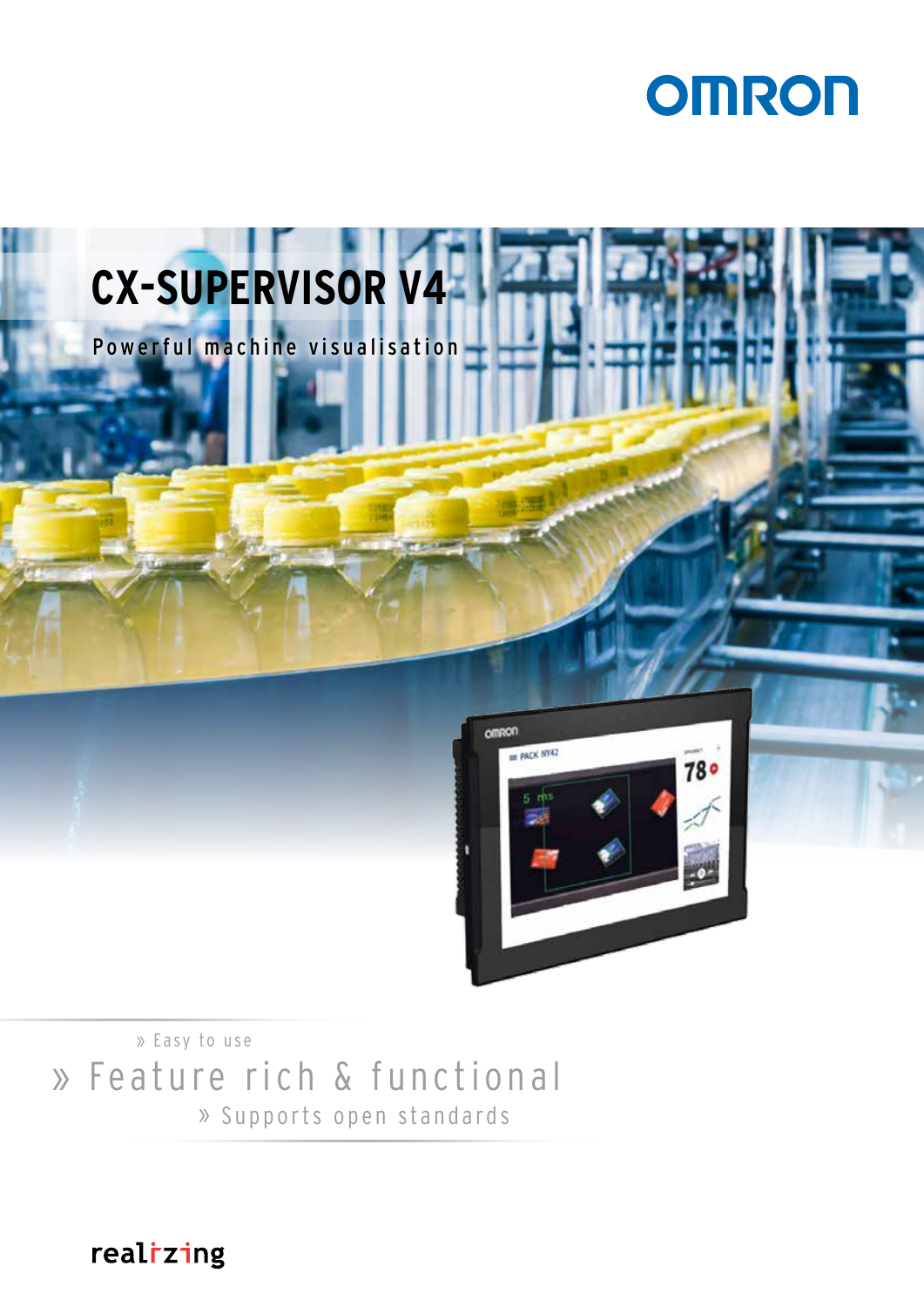# V4, power and convenience

*If you're familiar with CX-Supervisor, then like many automation professionals, you probably love its ease-of-use, its full visualisation, its instant overviews, and its advanced functionality – the type you only expect from much more expensive packages.* 

*Now, prepare yourself for the new CX-Supervisor V4. It's more powerful, more convenient and more versatile than ever – take a look at how you can benefit:*

#### FH Vision Integration

Our FH Vision controllers can be integrated into your HMI pages to include live camera streams from your vision application. This can be used to monitor measurement overlays and also review the test failures. Using standard HMI buttons, controls or scripting you can control the vision system Scenes and Lines directly. For ultimate flexibility you can even access the whole vision programming panel to commission or reprogram from your HMI screen, with appropriate security permissions of course.

#### Easier, faster fine-tuning

The data log viewer allows you to quickly and easily compare the process parameters of one week against those of another – enabling you to identify which settings work best.

#### Extended graphics library

The "Smart Graphics" support embedded animations. In addition you can easily create your own objects so your virtual machine looks just like the yet-to-be-built one.

#### One-click simulation

Spectacular, instant simulations that test your applications with a single click of a mouse.

#### Remote maintenance

See the exact status of your application from anywhere in the world – without modifying your application. Simply use your web browser to securely access your application and monitor its status.





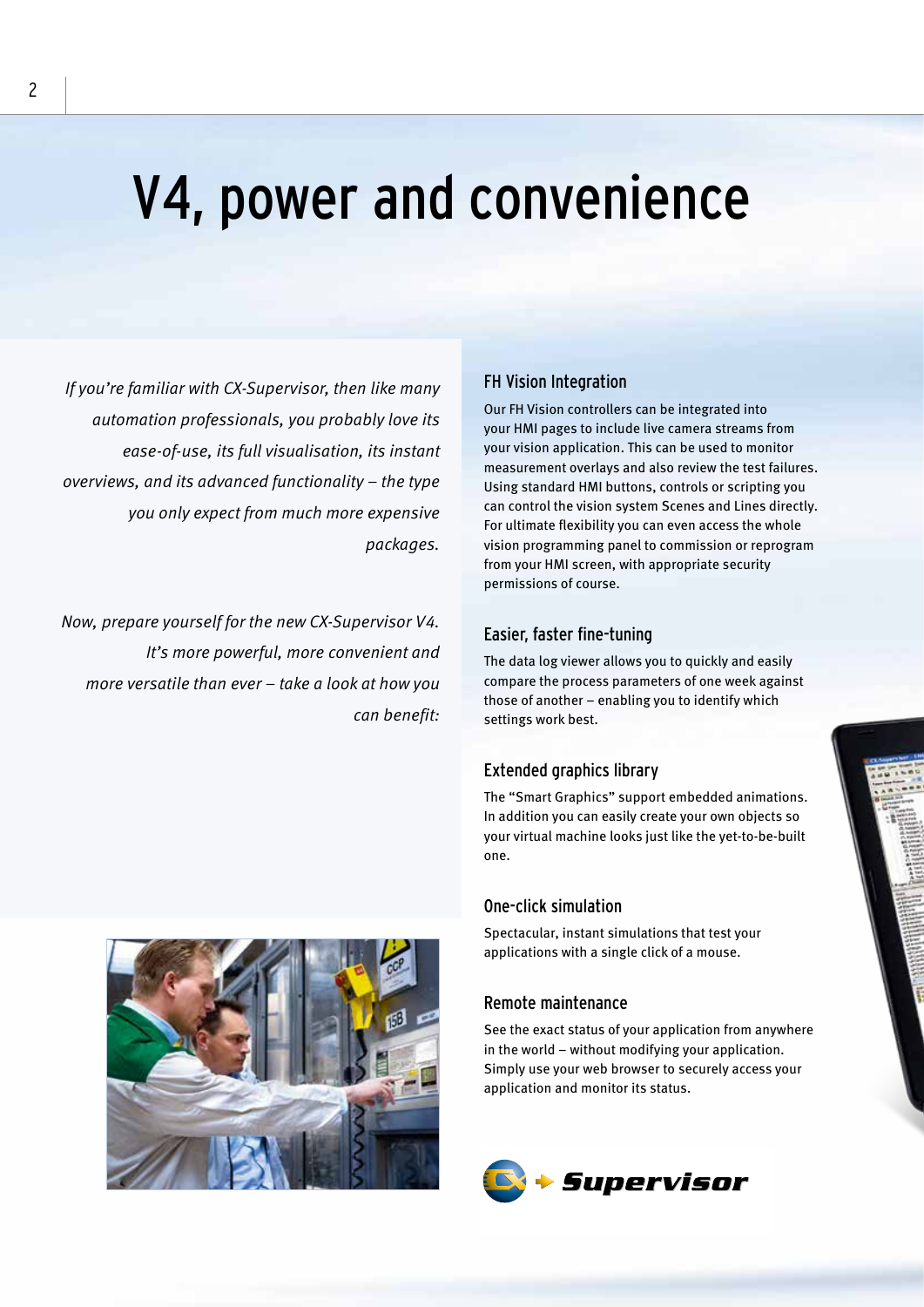### **Plus all the functionality you've enjoyed so far**



**Complete project overview on screen:** the workspace window (fully dockable) gives you a complete overview of your project. Clicking on a page in the main view shows all objects and animations on that page. You can also see all the alarms, recipes, logging and database connections.

**Page editor:** shows project pages and lets you create new pages. Simply adjust the zoom for intricate HMIs.

**Point editor:** lists all project points, which can easily be imported from Sysmac Studio and other CX applications. Enables easy and direct reuse of symbols used in Sysmac Studio and CX-Programmer.

**Alarm editor:** lets you set and visualise process alarm conditions. Automatic alarm acknowledgment, email notification and audible warning are selectable.

**Animation editor:** serves the wide range of animations supported to visualise changing process parameters.

**Recipe editor:** recipes are often linked to batches of production. So, use of the editor means you can easily download a new recipe to start a new batch.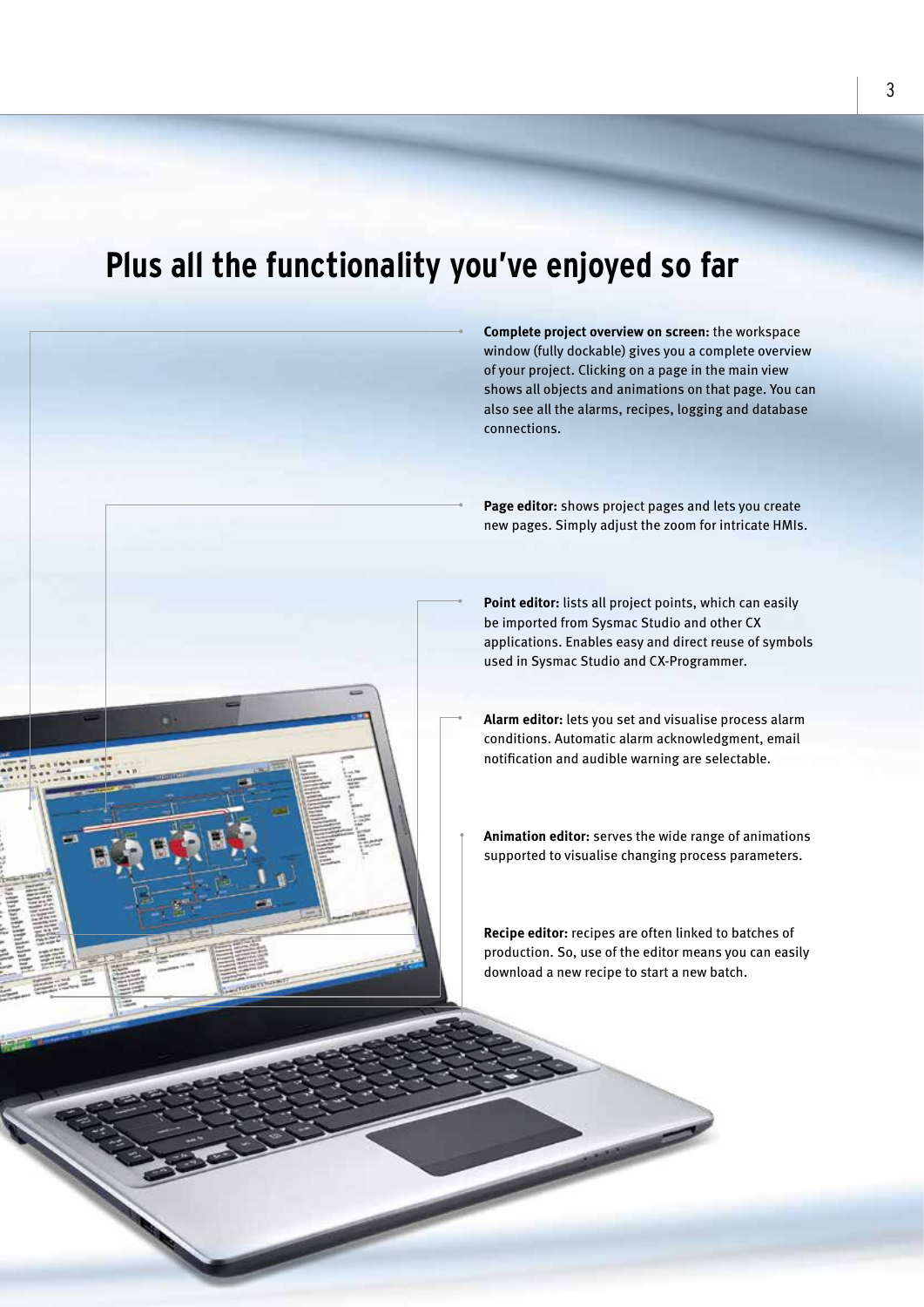### **Continuous performance improvement**

#### Analyse at a glance

The data log viewer gives you the best way yet to continuously fine-tune your machine and optimise its performance, all in a simple visual way. You can overlay one week on top of another, and identify anomalies at a glance. You can compare one week against another or one month against another, no more guess work, just quick and easy identification of what works best.

With the data table, created by bringing the vertical and horizontal cursors together, you can analyse your machine's performance in minutes. Reporting is also easier: now you can export data as an image, CSV or directly to a printer.

#### Stay in touch at all times

With remote maintenance via the web you can check your application's status from anywhere in the world. Simply log on to see and set values, check the alarm log and acknowledge/clear alarms. Any errors in the past week? See it all while your project is running.



| Chicagonical Poets - Portion beausy Explorer            |              |                       | <b>WORLD</b>                               |
|---------------------------------------------------------|--------------|-----------------------|--------------------------------------------|
| Chicago - al mechanica se coneixi un                    |              | $-1414$               |                                            |
| <b>BOONHILL</b>                                         |              |                       | G . II is nice class.                      |
|                                                         |              |                       |                                            |
| <i>Supervisor</i>                                       |              |                       |                                            |
| tow' this Aurel Marchel Enel/Energy Autober Debug Light |              |                       |                                            |
| <b>Name</b>                                             | <b>Volum</b> |                       |                                            |
| <b>SDate</b>                                            | 03/21/2000   |                       | Rectains                                   |
| <b>CONTRACTOR</b><br><b>Bidglesidance</b>               | ü            |                       | Editoria                                   |
| Elima                                                   | 01:30:56     |                       | tamave                                     |
| AMP_219                                                 | 34537        |                       | Amore                                      |
| CULLA, INF FF                                           | Palaut       |                       | tener                                      |
| CULLA, SUP, FIF                                         | False:       |                       | <b>Lobara</b>                              |
| <b>IMPOT BOS</b>                                        | <b>55</b>    | Cat                   | <b>Renaue</b><br>120403-0                  |
| FRESSORE, ROB., AP                                      | Eales        |                       | <b>MONE</b>                                |
| PV.21                                                   | 24537        |                       | Amirch                                     |
| وتجزج<br>St. Run, Mog. 21                               | 36210        |                       | Actere                                     |
| W_Z7_FORM                                               | ò.<br>mar.   |                       | <b><i><u><i><u>AMTHOTA</u></i></u></i></b> |
| $9V$ 28                                                 | tot<br>m     | Esta                  | Amiss                                      |
| Sv. 28, FORM                                            | a            |                       | <b>Removal</b>                             |
| N.29                                                    | 24532        | 6.48                  | tence.                                     |
| Add Rammer AV                                           |              |                       |                                            |
| Trease (0.08.15.15), 10                                 |              |                       |                                            |
|                                                         |              | <b>TH</b> politicians | <b>Russia</b>                              |

Viewing data logs. Remote connectivity with the screen.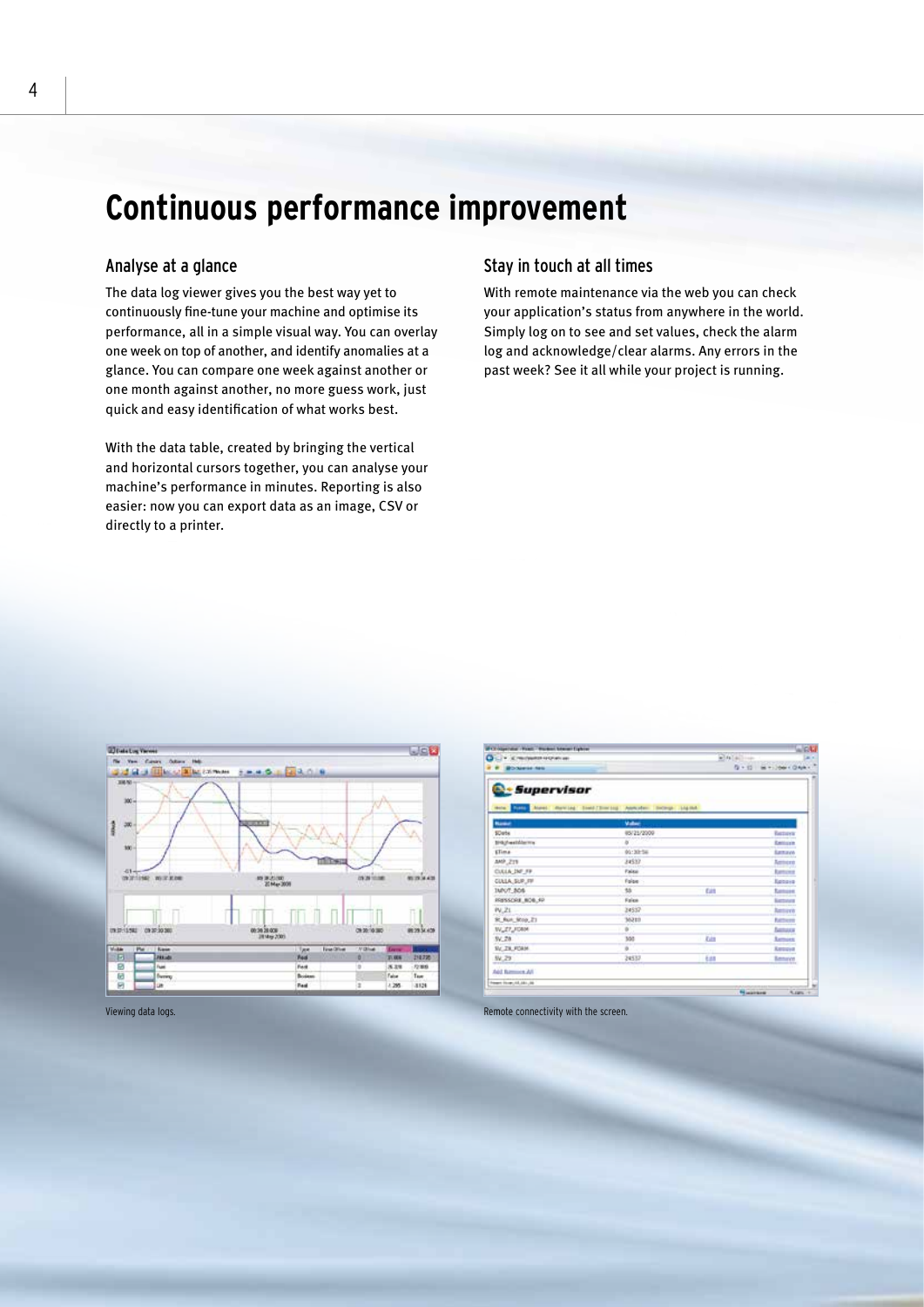### **Proven run-time benefits**

#### Health check during run-time

You can view the 'Health Checker' at runtime to monitor each part of your system and protect against overloading. In conjunction with the 'Application Analysis' tool, you can tune your application for optimum performance and maximum reliability.

#### Choice of language

CX-Supervisor V4 supports sixteen different European languages, and you can select and change them even while an application is running. Moreover, the runtime environment is fully extendable to support any language using text files.

#### Advanced data retrieval and storage

You can gather and store machine data for process analysis from any database. CX-Supervisor also has its own data logging function and data log viewer.



#### COMPLETE COMPATIBILITY

Designed specifically for PC-based machine visualisation, CX-Supervisor V4 is perfect for any PC including Omron's robust and high-quality NY series purpose-built touchscreen IPC.

Naturally, CX-Supervisor V4 communicates with a whole range of cutting-edge (as well as older) devices, including Omron's entire range of PLCs, motion devices, temperature controllers and sensors. Moreover, future compatibility with new devices is assured with Omron's 'One Connection' Smart Platform architecture.

For complete multivendor compatibility, CX-Supervisor V4 is an OPC client enabling easy communication whatever devices you have in your machine. This means that CX-Supervisor V4 enhances the 'One Connection' architecture beyond even Omron. In this way CX-Supervisor V4 extends our 'One Connection' strategy to a multivendor world.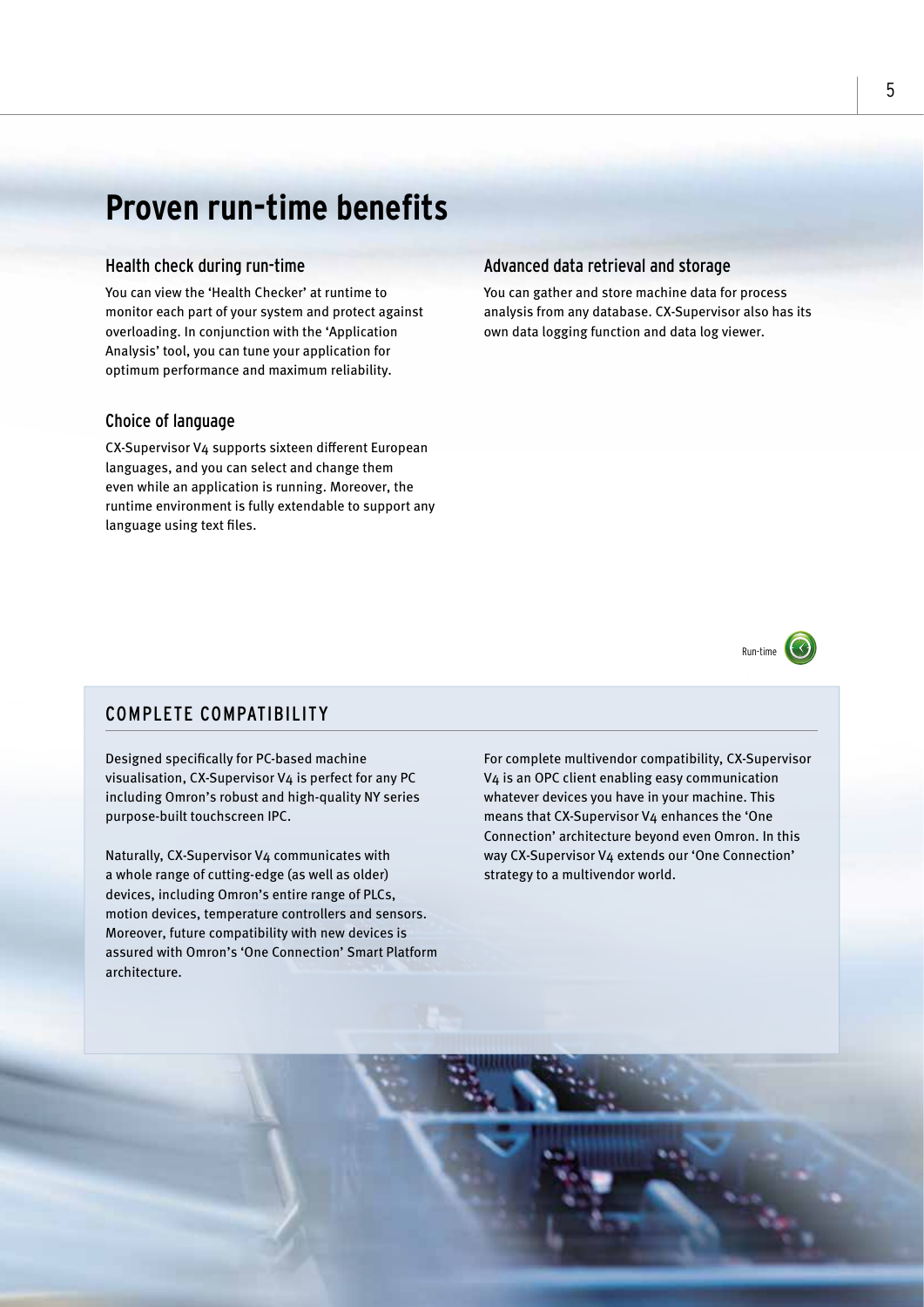### **Choose your way of working**

CX-Supervisor V4 is highly flexible and will perfectly fit to your way of working. For example, you can choose which Omron PLCs you want to work with: it's compatible with the NJ/NX/NY range using EtherNet/ IP protocol and with the CS and CJ ranges, the C series and even the CV series, as well as Omron's Trajexia motion devices, ZX and ZS sensors and CelciuX° temperature controllers. And with 3rd party devices using Modbus TCP protocol and more drivers are continuously being added for registered users.

You can also choose which scripting language you use. CX-Supervisor V4 supports several, including VBScript® and Omron's own language, which enables you to interact with graphical elements on a page, read/write data and send commands to Omron devices.

Omron believes in and fully supports open technologies, so you are guaranteed the freedom to choose devices that best suit your machine or system. As a member of the OPC Foundation, Omron also supports open connectivity via open standards.



FH Vision Integration on NY IPC

### **Benefits for developers**

#### Faster simulation – faster prototypes

CX-Supervisor has always given you fast and easy simulation of HMI and PLC applications, but now with the improved CX-Supervisor V4's integrated simulation you can do them both on one screen – and, with just one click of the mouse.

#### Graphics library

CX-Supervisor V4 supports "Smart Graphics" with embedded animations. There's also a "Point Substitution" feature for easy object connection. Since you can now create your own objects, your virtual machine looks just like a real one. While the included CX-Designer graphics library helps ensure that your HMI and IPC applications always have a consistent look and feel.

#### Improved picture handling

CX-Supervisor V4 supports JPEG and GIF images and transparency – so you can layer images and create perfect pictures.

#### Any colour you want

The palette tool let's you choose from standard or custom colours, with gradient fills and alpha blending transparency.

#### .NET web interface

For our advanced users, you can extend your application into a complete web solution.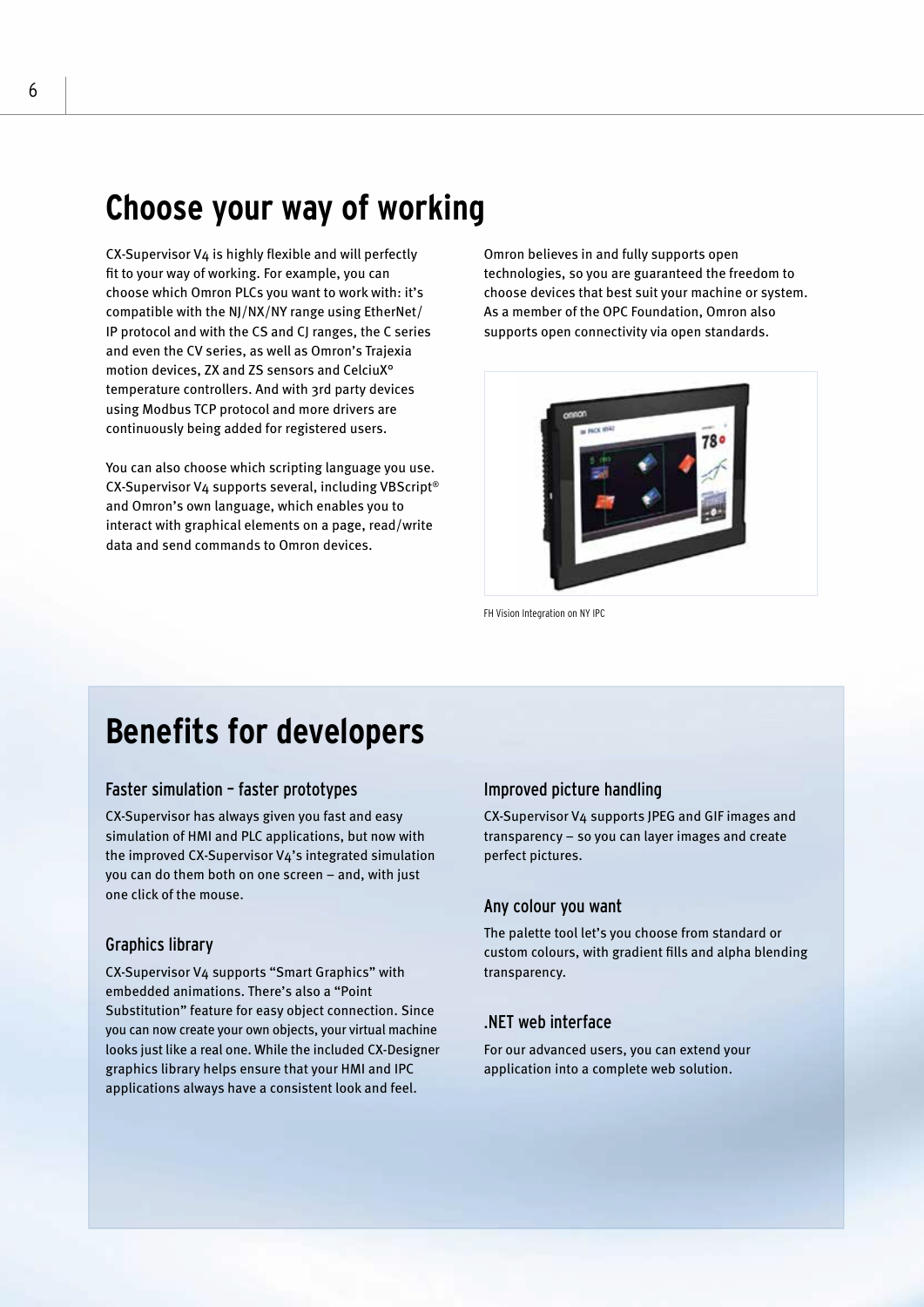



This is the perfect choice for almost all machine visualisation requirements. Supporting connection of up to 15 devices and up to 500 user-defined points, it is flexible and powerful enough for the control and supervision of a complete machine or an entire manufacturing process. And its easy-to-use Windows® Explorer-style development environment makes simple work of building even the most advanced graphic interfaces.



The Plus version is for those exceptional cases where an application demands a higher number of devices or points than can be handled by CX-Supervisor V4 Machine Edition. It otherwise shares all of the same power and features.

| <b>Product selector</b>                             |                                                                                                                                                      |                          |  |  |
|-----------------------------------------------------|------------------------------------------------------------------------------------------------------------------------------------------------------|--------------------------|--|--|
| Indicator                                           | Description                                                                                                                                          | Product Code             |  |  |
| <b>CX-Supervisor Development</b><br>Package         | Development program and runtime for testing. Does not include a runtime<br>dongle. Includes 12 months free maintenance and upgrades.                 | CX-SUPERVISOR-V          |  |  |
| <b>CX-Supervisor Development</b><br>Upgrade Package | Upgrade for the Development program and runtime for testing. Does not include<br>a runtime dongle. Includes 12 months free maintenance and upgrades. | CX-SUPERVISOR-UPGR-V     |  |  |
| <b>CX-Supervisor Runtime Machine</b><br>Edition     | CX-Supervisor runtime DVD media including Machine Edition USB dongle.                                                                                | CX-SUPERVISOR-RUN-ME-V   |  |  |
| <b>CX-Supervisor Runtime PLUS</b><br>Edition        | CX-Supervisor runtime DVD media including PLUS Edition USB dongle.                                                                                   | CX-SUPERVISOR-RUN-PLUS-V |  |  |

| Quick reference comparison   |                        |                                               |  |  |  |
|------------------------------|------------------------|-----------------------------------------------|--|--|--|
| Feature                      | <b>Machine Edition</b> | <b>PLUS</b>                                   |  |  |  |
| <b>ActiveX®</b>              | <b>Yes</b>             | <b>Yes</b>                                    |  |  |  |
| VBScript <sup>®</sup>        | <b>Yes</b>             | Yes                                           |  |  |  |
| Recipes                      | <b>Yes</b>             | Yes                                           |  |  |  |
| Alarm definitions            | 300                    | 5,000                                         |  |  |  |
| Animation                    | Yes                    | Yes                                           |  |  |  |
| Max Devices (PLCs etc)       | 15                     | 256                                           |  |  |  |
| <b>OPC Connections</b>       | <b>Yes</b>             | Yes                                           |  |  |  |
| Max user defined Points      | 500                    | 8,000                                         |  |  |  |
| Max point elements           | 512,000                | 8,192,000                                     |  |  |  |
| Max Regular Interval Scripts | 10                     | 100                                           |  |  |  |
| Max No pages                 | 100                    | 500                                           |  |  |  |
| Supported database formats   | <b>MS Access</b>       | SQL, ODBC, MS Access,<br>MS Excel, dBase, CSV |  |  |  |